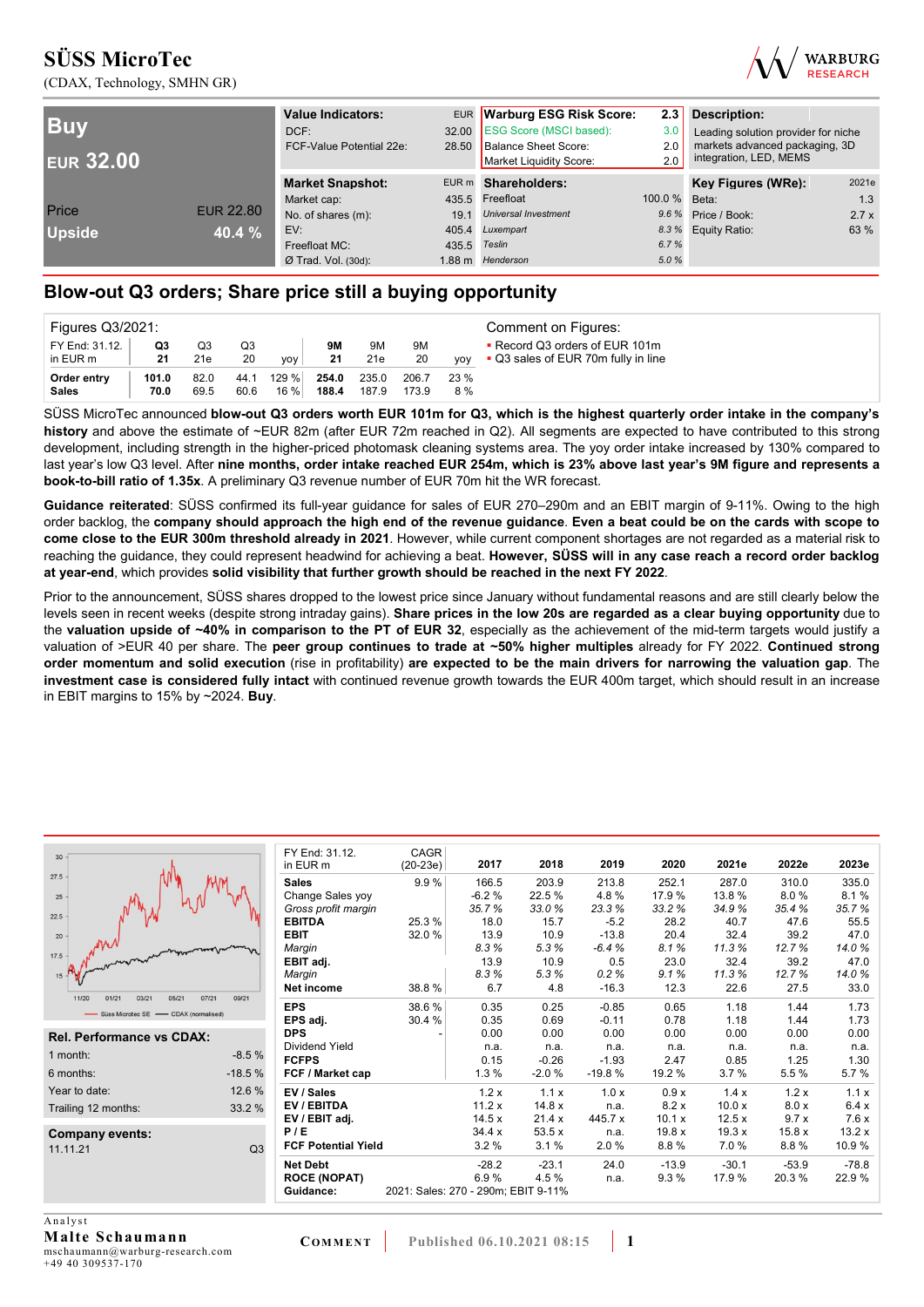



# **Company Background**

- Globally leading manufacturer of systems for the MEMS, advanced packaging, 3D IC and LED niche markets with the product segments lithography (mask aligner,coater), bonder and equipment to clean photomasks.
- MEMS integrate electronic and mechanical components. Fields of application are e.g. pressure sensors (e.g. in tyre pressure control systems) or position and acceleration sensors (e.g. smartphones, tablet PCs).
- Advanced packaging is a special packaging process used as an alternative to the classic wire bonding ("flip chip") for semiconductors where these are directly bonded to the substrate without wire connections.
- 3D packaging is a solution to the increasingly difficult ongoing structural downsizing of semiconductors. CMOS image sensors are an early field of application. This market offers enormous growth potential for SÜSS.
- The majority of production is located at two sites in Germany (Garching, Sternenfels) which offer ample capacity for anticipated growth. SÜSS has ca. 900 employees.

# **Competitive Quality**

- SÜSS consistently focuses on the core topics (precision, reliability and low total cost of ownership) in all segments and gears the products to the customers' needs.
- The 60-year company history and the consistently high product quality have firmly established SÜSS as a brand-name in the addressed markets.
- This and the global service network make the company a preferred supplier for production equipment in particular.
- As the respective markets have a niche character, SÜSS usually only has to face moderate competition and rarely has to compete with the major suppliers of the sector.
- This combined with the high product complexity poses a major barrier to market entry and secures the company a leading position in the respective markets.

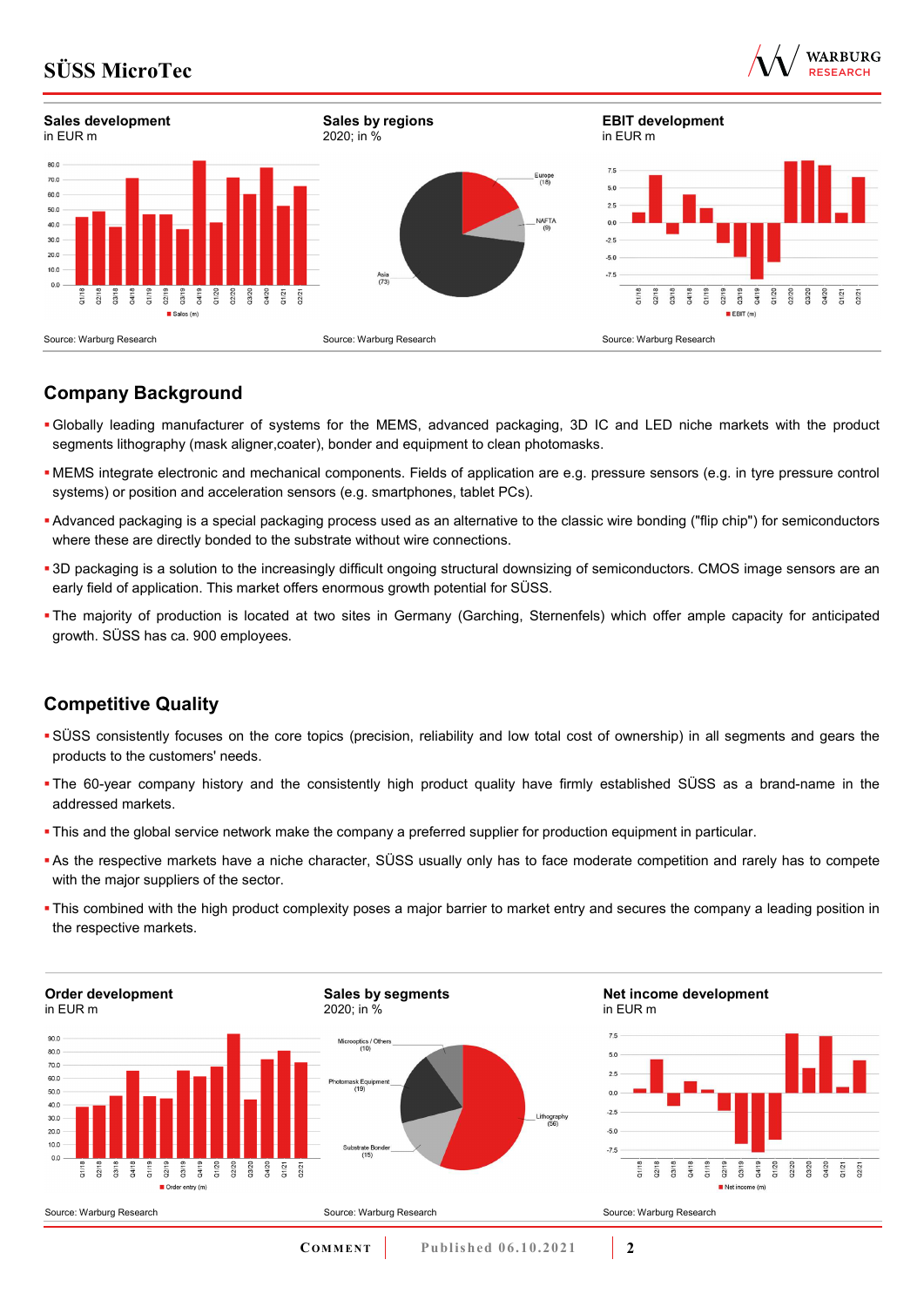

| DCF model                      |        |                          |                           |       |       |       |                |                              |                            |       |          |       |       |             |
|--------------------------------|--------|--------------------------|---------------------------|-------|-------|-------|----------------|------------------------------|----------------------------|-------|----------|-------|-------|-------------|
|                                |        | Detailed forecast period |                           |       |       |       |                |                              | <b>Transitional period</b> |       |          |       |       | Term. Value |
| Figures in EUR m               | 2021e  | 2022e                    | 2023e                     | 2024e | 2025e | 2026e | 2027e          | 2028e                        | 2029e                      | 2030e | 2031e    | 2032e | 2033e |             |
| Sales                          | 287.0  | 310.0                    | 335.0                     | 363.5 | 392.6 | 424.0 | 449.4          | 471.9                        | 495.5                      | 515.3 | 535.9    | 546.6 | 554.8 |             |
| Sales change                   | 13.8%  | 8.0%                     | 8.1%                      | 8.5%  | 8.0%  | 8.0%  | 6.0%           | 5.0%                         | 5.0%                       | 4.0%  | 4.0%     | 2.0%  | 1.5%  | 1.5%        |
| <b>EBIT</b>                    | 32.4   | 39.2                     | 47.0                      | 50.9  | 56.9  | 63.6  | 67.4           | 70.8                         | 74.3                       | 77.3  | 80.4     | 82.0  | 83.2  |             |
| EBIT-margin                    | 11.3%  | 12.7%                    | 14.0%                     | 14.0% | 14.5% | 15.0% | 15.0%          | 15.0%                        | 15.0%                      | 15.0% | 15.0%    | 15.0% | 15.0% |             |
| Tax rate (EBT)                 | 14.7%  | 17.2%                    | 29.4%                     | 28.5% | 28.5% | 28.5% | 28.5%          | 28.5%                        | 28.5%                      | 28.5% | 28.5%    | 28.5% | 28.5% |             |
| <b>NOPAT</b>                   | 27.6   | 32.5                     | 33.2                      | 36.4  | 40.7  | 45.5  | 48.2           | 50.6                         | 53.1                       | 55.3  | 57.5     | 58.6  | 59.5  |             |
| Depreciation                   | 8.3    | 8.4                      | 8.5                       | 10.9  | 11.0  | 11.9  | 12.6           | 13.2                         | 13.9                       | 14.4  | 15.0     | 15.3  | 15.5  |             |
| in % of Sales                  | 2.9%   | 2.7%                     | 2.5%                      | 3.0%  | 2.8%  | 2.8%  | 2.8%           | 2.8%                         | 2.8%                       | 2.8%  | 2.8%     | 2.8%  | 2.8%  |             |
| Changes in provisions          | 0.0    | 0.0                      | 0.0                       | 0.0   | 0.0   | 0.0   | 0.0            | 0.0                          | 0.0                        | 0.0   | 0.0      | 0.0   | 0.0   |             |
| Change in Liquidity from       |        |                          |                           |       |       |       |                |                              |                            |       |          |       |       |             |
| - Working Capital              | 5.4    | 5.2                      | 5.0                       | 11.7  | 9.0   | 9.7   | 7.9            | 7.0                          | 7.3                        | 6.1   | 6.4      | 3.3   | 2.5   |             |
| - Capex                        | 14.0   | 11.6                     | 11.6                      | 21.6  | 11.8  | 12.7  | 13.5           | 14.2                         | 14.9                       | 15.5  | 16.1     | 16.4  | 16.6  |             |
| Capex in % of Sales            | 4.9%   | 3.7%                     | 3.5%                      | 3.2%  | 3.0%  | 3.0%  | 3.0%           | 3.0%                         | 3.0%                       | 3.0%  | 3.0%     | 3.0%  | 3.0%  |             |
| Other                          | 0.0    | 0.0                      | 0.0                       | 0.0   | 0.0   | 0.0   | 0.0            | 0.0                          | 0.0                        | 0.0   | 0.0      | 0.0   | 0.0   |             |
| Free Cash Flow (WACC<br>Model) | 16.6   | 24.1                     | 25.1                      | 14.0  | 30.9  | 34.9  | 39.4           | 42.7                         | 44.8                       | 48.1  | 50.0     | 54.2  | 55.9  | 57          |
| PV of FCF                      | 16.7   | 22.4                     | 21.5                      | 11.1  | 22.6  | 23.5  | 24.5           | 24.5                         | 23.7                       | 23.5  | 22.6     | 22.6  | 21.5  | 317         |
| share of PVs                   |        | 10.13 %                  |                           |       |       |       |                | 36.79 %                      |                            |       |          |       |       | 53.08 %     |
| <b>Model parameter</b>         |        |                          |                           |       |       |       |                | Valuation (m)                |                            |       |          |       |       |             |
| Derivation of WACC:            |        |                          | Derivation of Beta:       |       |       |       |                | Present values 2033e         |                            | 281   |          |       |       |             |
|                                |        |                          |                           |       |       |       |                | <b>Terminal Value</b>        |                            | 317   |          |       |       |             |
| Debt ratio                     | 5.00 % |                          | <b>Financial Strength</b> |       |       | 1.10  |                | <b>Financial liabilities</b> |                            |       | 20       |       |       |             |
| Cost of debt (after tax)       | 2.9%   |                          | Liquidity (share)         |       |       | 1.30  |                | Pension liabilities          |                            |       | 6        |       |       |             |
| Market return                  | 7.00 % |                          | Cyclicality               |       |       | 1.60  | Hybrid capital |                              |                            |       | 0        |       |       |             |
| Risk free rate                 | 1.50 % |                          | Transparency              |       |       | 1.10  |                | Minority interest            |                            |       | 0        |       |       |             |
|                                |        |                          | Others                    |       |       | 1.40  |                | Market val. of investments   |                            |       | $\Omega$ |       |       |             |

### **Sensitivity Value per Share (EUR)**

|                   | <b>Terminal Growth</b> |       |       |       |       |                                      |       |                  | Delta EBIT-margin |         |       |                                                   |       |       |       |
|-------------------|------------------------|-------|-------|-------|-------|--------------------------------------|-------|------------------|-------------------|---------|-------|---------------------------------------------------|-------|-------|-------|
| <b>Beta WACC</b>  | 0.75%                  | 1.00% |       |       |       | $1.25\%$ 1.50 % 1.75 % 2.00 % 2.25 % |       | <b>Beta WACC</b> | -1.5 pp           | -1.0 pp |       | $-0.5$ pp $+0.0$ pp $+0.5$ pp $+1.0$ pp $+1.5$ pp |       |       |       |
| 1.49 $9.4\%$      | 26.48                  | 26.84 | 27.21 | 27.61 | 28.04 | 28.50                                | 28.99 | 1.49 $9.4\%$     | 24.32             | 25.42   | 26.52 | 27.61                                             | 28.71 | 29.81 | 30.91 |
| $1.40\quad 8.9\%$ | 28.31                  | 28.74 | 29.19 | 29.67 | 30.19 | 30.74                                | 31.33 | 1.40 $8.9\%$     | 26.15             | 27.33   | 28.50 | 29.67                                             | 30.84 | 32.01 | 33.19 |
| $1.35$ 8.6 %      | 29.32                  | 29.78 | 30.28 | 30.81 | 31.38 | 31.99                                | 32.65 | $1.35$ 8.6 %     | 27.17             | 28.38   | 29.60 | 30.81                                             | 32.02 | 33.24 | 34.45 |
| $1.30\quad 8.4\%$ | 30.40                  | 30.91 | 31.45 | 32.04 | 32.66 | 33.34                                | 34.08 | 1.30 $8.4\%$     | 28.26             | 29.52   | 30.78 | 32.04                                             | 33.29 | 34.55 | 35.81 |
| $1.25$ 8.1 %      | 31.55                  | 32.11 | 32.71 | 33.36 | 34.05 | 34.81                                | 35.63 | 1.25 $8.1\%$     | 29.44             | 30.74   | 32.05 | 33.36                                             | 34.66 | 35.97 | 37.27 |
| 1.20 $7.9\%$      | 32.79                  | 33.41 | 34.07 | 34.79 | 35.56 | 36.40                                | 37.32 | 1.20 $7.9\%$     | 30.71             | 32.07   | 33.43 | 34.79                                             | 36.14 | 37.50 | 38.86 |
| 1.11 $7.4\%$      | 35.55                  | 36.31 | 37.13 | 38.02 | 38.99 | 40.05                                | 41.21 | 1.11 $7.4\%$     | 33.60             | 35.07   | 36.54 | 38.02                                             | 39.49 | 40.97 | 42.44 |

**WACC 8.36 % Beta 1.30 Equity Value 612 Value per share (EUR) 32.04**

Liquidity 19.1

Growth estimate slightly below company target of EUR 400m by 2025

■ Sustainable EBIT margin of 15% anticipated...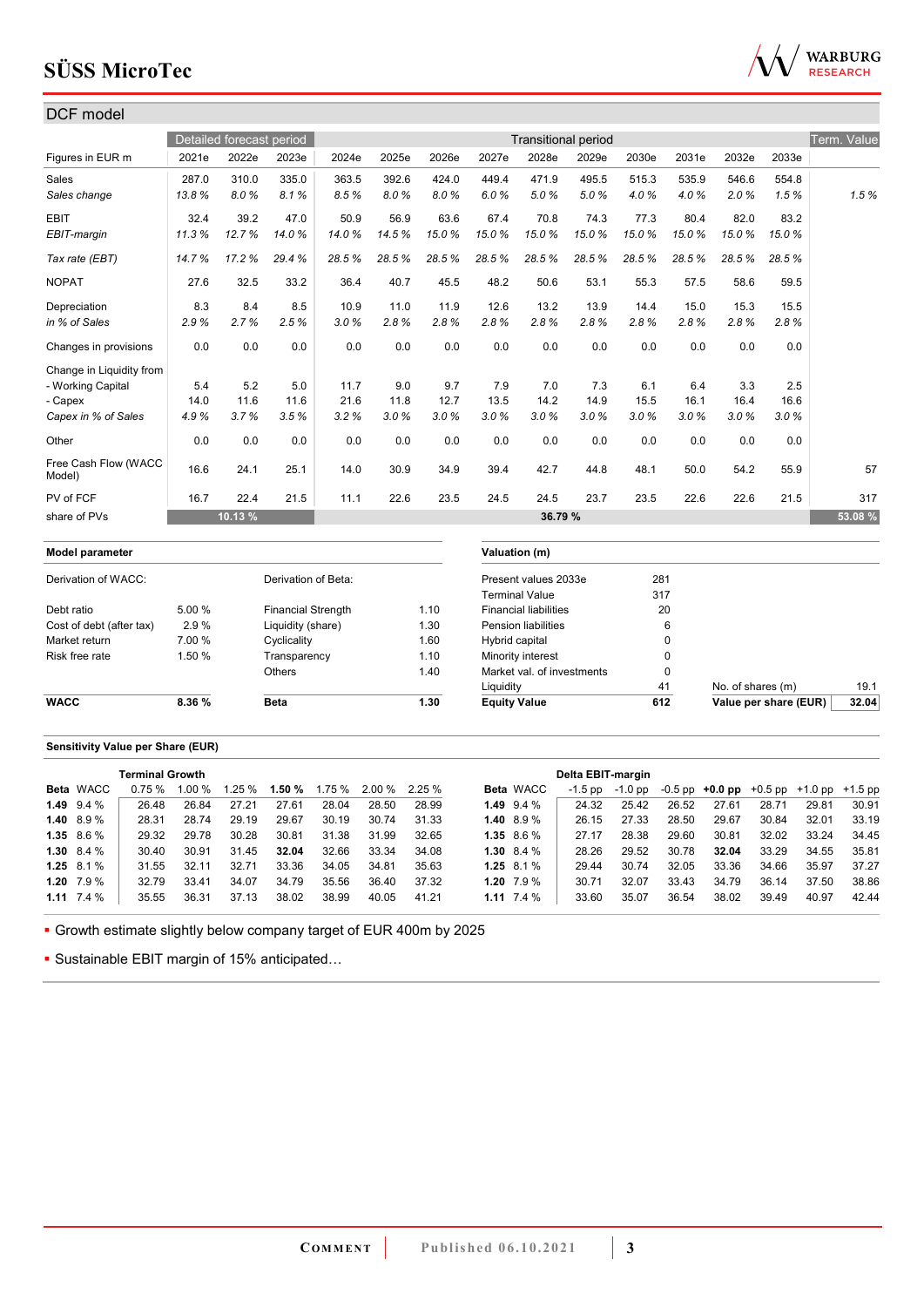

## **Free Cash Flow Value Potential**

Warburg Research's valuation tool "FCF Value Potential" reflects the ability of the company to generate sustainable free cash flows. It is based on the "FCF potential" - a FCF "ex growth" figure - which assumes unchanged working capital and pure maintenance capex. A value indication is derived via the perpetuity of a given year's "FCF potential" with consideration of the weighted costs of capital. The fluctuating value indications over time add a timing element to the DCF model (our preferred valuation tool).

| in EUR m                                      | 2017    | 2018    | 2019    | 2020    | 2021e    | 2022e   | 2023e   |
|-----------------------------------------------|---------|---------|---------|---------|----------|---------|---------|
| Net Income before minorities                  | 6.7     | 4.8     | $-16.3$ | 12.3    | 22.6     | 27.5    | 33.0    |
| + Depreciation + Amortisation                 | 4.1     | 4.8     | 8.6     | 7.8     | 8.3      | 8.4     | 8.5     |
| - Net Interest Income                         | $-0.2$  | $-0.1$  | $-0.4$  | $-0.4$  | $-0.4$   | $-0.3$  | $-0.2$  |
| - Maintenance Capex                           | 2.4     | 2.5     | 2.7     | 2.7     | 2.7      | 2.7     | 2.7     |
| + Other                                       | $-2.0$  | 0.0     | 14.2    | 2.6     | 0.0      | 0.0     | 0.0     |
| = Free Cash Flow Potential                    | 6.5     | 7.3     | 4.2     | 20.4    | 28.6     | 33.5    | 39.0    |
| FCF Potential Yield (on market EV)            | 3.2%    | 3.1%    | 2.0%    | 8.8%    | 7.0%     | 8.8%    | 10.9%   |
| <b>WACC</b>                                   | 8.36 %  | 8.36 %  | 8.36 %  | 8.36 %  | 8.36 %   | 8.36 %  | 8.36 %  |
| = Enterprise Value (EV)                       | 202.1   | 232.5   | 210.4   | 232.3   | 405.7    | 381.9   | 357.0   |
| = Fair Enterprise Value                       | 78.1    | 86.9    | 49.9    | 244.2   | 341.6    | 400.1   | 466.2   |
| - Net Debt (Cash)                             | $-20.3$ | $-20.3$ | $-20.3$ | $-20.3$ | $-36.5$  | $-60.3$ | $-85.2$ |
| - Pension Liabilities                         | 6.4     | 6.4     | 6.4     | 6.4     | 6.4      | 6.4     | 6.4     |
| - Other                                       | 0.0     | 0.0     | 0.0     | 0.0     | 0.0      | 0.0     | 0.0     |
| - Market value of minorities                  | 0.0     | 0.0     | 0.0     | 0.0     | 0.0      | 0.0     | 0.0     |
| + Market value of investments                 | 0.0     | 0.0     | 0.0     | 0.0     | 0.0      | 0.0     | 0.0     |
| = Fair Market Capitalisation                  | 92.0    | 100.8   | 63.8    | 258.2   | 371.8    | 454.1   | 545.0   |
| Number of shares, average                     | 19.1    | 19.1    | 19.1    | 19.1    | 19.1     | 19.1    | 19.1    |
| = Fair value per share (EUR)                  | 4.82    | 5.28    | 3.34    | 13.51   | 19.45    | 23.75   | 28.51   |
| premium $(-)$ / discount $(+)$ in %           |         |         |         |         | $-14.7%$ | 4.2%    | 25.0%   |
| <b>Sensitivity Fair value per Share (EUR)</b> |         |         |         |         |          |         |         |
| 11.36 %                                       | 3.74    | 4.08    | 2.65    | 10.14   | 14.74    | 18.24   | 22.09   |
| 10.36 %                                       | 4.03    | 4.40    | 2.84    | 11.05   | 16.01    | 19.73   | 23.82   |
| 9.36 %                                        | 4.38    | 4.79    | 3.06    | 12.15   | 17.55    | 21.53   | 25.93   |
| <b>WACC</b><br>8.36 %                         | 4.82    | 5.28    | 3.34    | 13.52   | 19.46    | 23.77   | 28.53   |
| 7.36 %                                        | 5.37    | 5.90    | 3.70    | 15.25   | 21.89    | 26.62   | 31.85   |
| 6.36 %                                        | 6.10    | 6.71    | 4.16    | 17.54   | 25.09    | 30.36   | 36.21   |
| 5.36 %                                        | 7.11    | 7.83    | 4.80    | 20.67   | 29.47    | 35.50   | 42.19   |

**Increasing sales and margins result in higher value indications in coming years**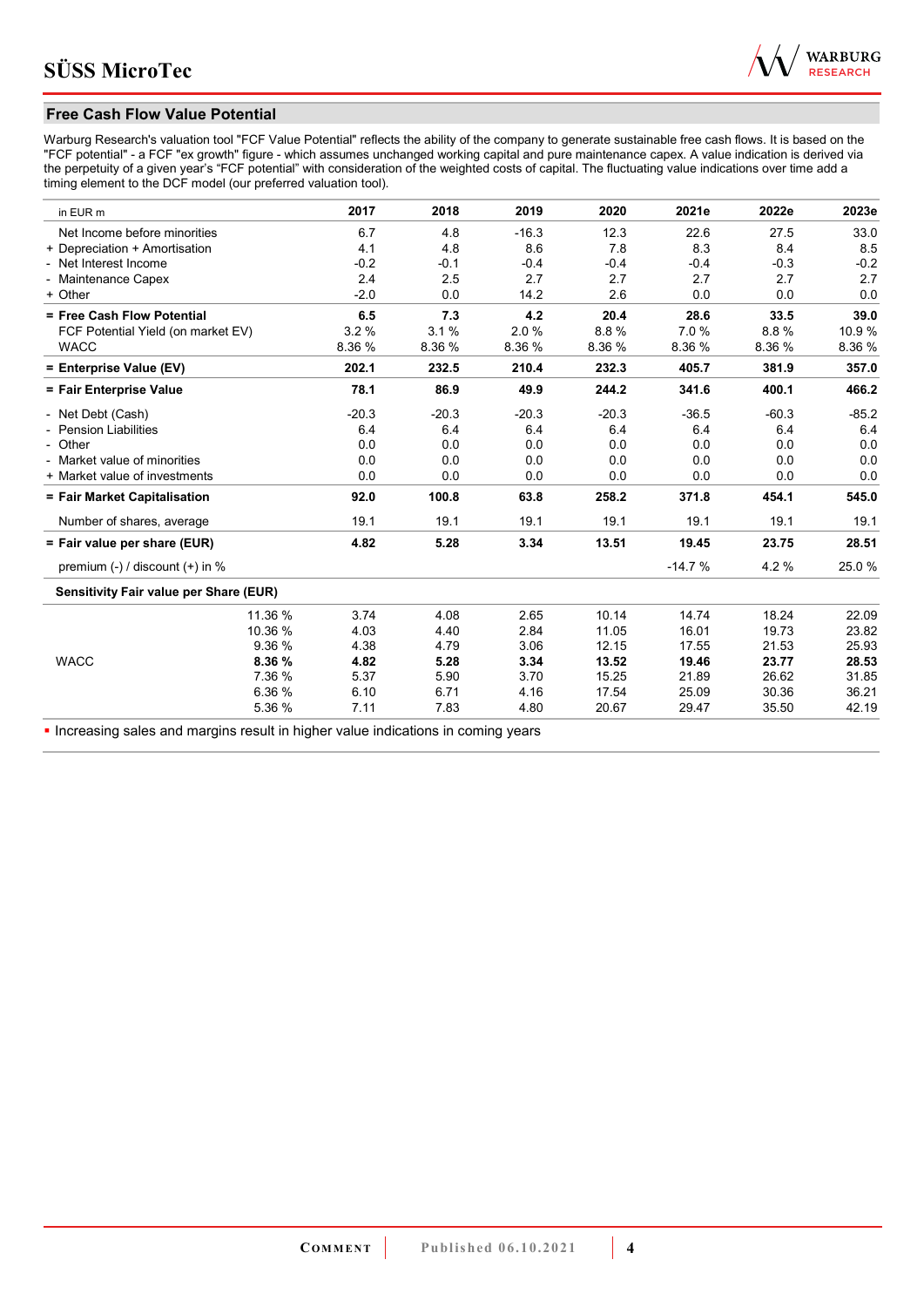

| Valuation                           |         |        |         |        |        |       |       |
|-------------------------------------|---------|--------|---------|--------|--------|-------|-------|
|                                     | 2017    | 2018   | 2019    | 2020   | 2021e  | 2022e | 2023e |
| Price / Book                        | 1.8x    | 1.8x   | 1.5x    | 1.8x   | 2.7x   | 2.2x  | 1.9x  |
| Book value per share ex intangibles | 5.69    | 6.42   | 5.52    | 5.92   | 7.21   | 8.89  | 10.61 |
| EV / Sales                          | 1.2x    | 1.1x   | 1.0x    | 0.9x   | 1.4x   | 1.2x  | 1.1x  |
| EV / EBITDA                         | 11.2x   | 14.8 x | n.a.    | 8.2 x  | 10.0 x | 8.0x  | 6.4x  |
| EV / EBIT                           | 14.5x   | 21.4 x | n.a.    | 11.4x  | 12.5x  | 9.7x  | 7.6x  |
| EV / EBIT adj.*                     | 14.5x   | 21.4 x | 445.7 x | 10.1 x | 12.5x  | 9.7x  | 7.6x  |
| P / FCF                             | 79.7 x  | n.a.   | n.a.    | 5.2x   | 26.9x  | 18.3x | 17.5x |
| P/E                                 | 34.4 x  | 53.5x  | n.a.    | 19.8 x | 19.3x  | 15.8x | 13.2x |
| $P / E$ adj.*                       | 34.4 x  | 19.4x  | n.a.    | 16.5x  | 19.3x  | 15.8x | 13.2x |
| Dividend Yield                      | n.a.    | n.a.   | n.a.    | n.a.   | n.a.   | n.a.  | n.a.  |
| FCF Potential Yield (on market EV)  | $3.2\%$ | 3.1%   | 2.0%    | 8.8%   | 7.0%   | 8.8%  | 10.9% |
| *Adjustments made for: -            |         |        |         |        |        |       |       |

| <b>Company Specific Items</b> |       |       |       |       |       |       |       |
|-------------------------------|-------|-------|-------|-------|-------|-------|-------|
|                               | 2017  | 2018  | 2019  | 2020  | 2021e | 2022e | 2023e |
| Order entry                   | 200.3 | 191.0 | 219.2 | 281.1 | 0.0   | 0.0   | 0.0   |
| Order backlog                 | 133.0 | 0.0   | 93.2  | 120.1 | 0.0   | 0.0   | 0.0   |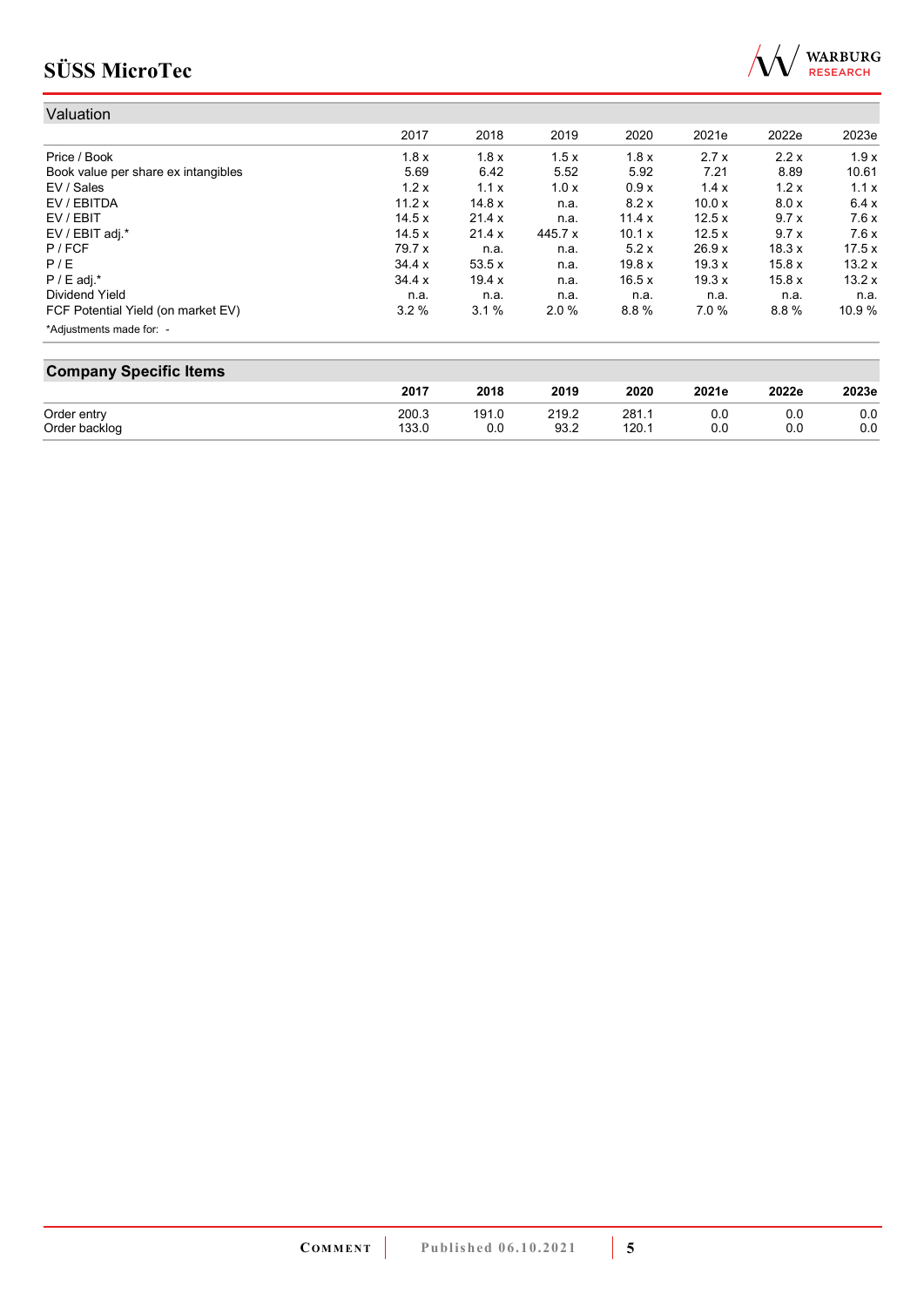

# **Consolidated profit and loss**

| In EUR m                                         | 2017    | 2018   | 2019    | 2020  | 2021e  | 2022e | 2023e |
|--------------------------------------------------|---------|--------|---------|-------|--------|-------|-------|
| <b>Sales</b>                                     | 166.5   | 203.9  | 213.8   | 252.1 | 287.0  | 310.0 | 335.0 |
| Change Sales yoy                                 | $-6.2%$ | 22.5 % | 4.8%    | 17.9% | 13.8 % | 8.0%  | 8.1%  |
| COGS                                             | 107.0   | 136.7  | 164.1   | 168.4 | 186.8  | 200.3 | 215.4 |
| <b>Gross profit</b>                              | 59.5    | 67.3   | 49.7    | 83.7  | 100.2  | 109.7 | 119.6 |
| Gross margin                                     | 35.7%   | 33.0%  | 23.3%   | 33.2% | 34.9%  | 35.4% | 35.7% |
| Research and development                         | 15.2    | 18.3   | 20.2    | 19.8  | 21.2   | 21.8  | 22.4  |
| Sales and marketing                              | 19.6    | 21.9   | 22.9    | 23.5  | 24.0   | 25.4  | 26.2  |
| Administration expenses                          | 13.4    | 15.9   | 18.9    | 20.8  | 22.3   | 23.0  | 23.3  |
| Other operating expenses                         | 3.8     | 3.5    | 3.2     | 3.4   | 2.3    | 0.3   | 0.7   |
| Other operating income                           | 6.3     | 3.2    | 1.7     | 4.3   | 2.0    | 0.0   | 0.0   |
| Unfrequent items                                 | 0.0     | 0.0    | 0.0     | 0.0   | 0.0    | 0.0   | 0.0   |
| <b>EBITDA</b>                                    | 18.0    | 15.7   | $-5.2$  | 28.2  | 40.7   | 47.6  | 55.5  |
| Margin                                           | 10.8%   | 7.7%   | $-2.4%$ | 11.2% | 14.2%  | 15.4% | 16.6% |
| Depreciation of fixed assets                     | 2.8     | 3.6    | 7.3     | 7.1   | 7.5    | 7.5   | 7.5   |
| <b>EBITA</b>                                     | 15.1    | 12.1   | $-12.5$ | 21.1  | 33.2   | 40.1  | 48.0  |
| Amortisation of intangible assets                | 1.2     | 1.2    | 1.2     | 0.7   | 0.8    | 0.9   | 1.0   |
| Goodwill amortisation                            | 0.0     | 0.0    | 0.0     | 0.0   | 0.0    | 0.0   | 0.0   |
| <b>EBIT</b>                                      | 13.9    | 10.9   | $-13.8$ | 20.4  | 32.4   | 39.2  | 47.0  |
| Margin                                           | 8.3%    | 5.3%   | $-6.4%$ | 8.1%  | 11.3%  | 12.7% | 14.0% |
| EBIT adj.                                        | 13.9    | 10.9   | 0.5     | 23.0  | 32.4   | 39.2  | 47.0  |
| Interest income                                  | 0.1     | 0.0    | 0.0     | 0.0   | 0.0    | 0.0   | 0.0   |
| Interest expenses                                | 0.2     | 0.2    | 0.4     | 0.4   | 0.4    | 0.3   | 0.2   |
| Other financial income (loss)                    | 0.0     | 0.0    | 0.0     | 0.0   | 0.0    | 0.0   | 0.0   |
| <b>EBT</b>                                       | 13.8    | 10.7   | $-14.1$ | 20.0  | 32.0   | 38.9  | 46.8  |
| Margin                                           | 8.3%    | 5.3%   | $-6.6%$ | 7.9%  | 11.2%  | 12.6% | 14.0% |
| <b>Total taxes</b>                               | 7.0     | 6.0    | 2.1     | 7.7   | 9.4    | 11.5  | 13.8  |
| Net income from continuing operations            | 6.7     | 4.8    | $-16.3$ | 12.3  | 22.6   | 27.5  | 33.0  |
| Income from discontinued operations (net of tax) | 0.0     | 0.0    | 0.0     | 0.0   | 0.0    | 0.0   | 0.0   |
| Net income before minorities                     | 6.7     | 4.8    | $-16.3$ | 12.3  | 22.6   | 27.5  | 33.0  |
| Minority interest                                | 0.0     | 0.0    | 0.0     | 0.0   | 0.0    | 0.0   | 0.0   |
| <b>Net income</b>                                | 6.7     | 4.8    | $-16.3$ | 12.3  | 22.6   | 27.5  | 33.0  |
| Margin                                           | 4.0%    | 2.3%   | $-7.6%$ | 4.9%  | 7.9%   | 8.9%  | 9.8%  |
| Number of shares, average                        | 19.1    | 19.1   | 19.1    | 19.1  | 19.1   | 19.1  | 19.1  |
| <b>EPS</b>                                       | 0.35    | 0.25   | $-0.85$ | 0.65  | 1.18   | 1.44  | 1.73  |
| EPS adj.                                         | 0.35    | 0.69   | $-0.11$ | 0.78  | 1.18   | 1.44  | 1.73  |
| *Adjustments made for:                           |         |        |         |       |        |       |       |

**Guidance: 2021: Sales: 270 - 290m; EBIT 9-11%**

## **Financial Ratios**

|                               | 2017    | 2018    | 2019     | 2020    | 2021e   | 2022e   | 2023e   |
|-------------------------------|---------|---------|----------|---------|---------|---------|---------|
| Total Operating Costs / Sales | 27.4 %  | 27.7 %  | 29.7 %   | 25.1%   | 23.6 %  | 22.7%   | 21.7 %  |
| <b>Operating Leverage</b>     | $-4.0x$ | $-1.0x$ | n.a.     | n.a.    | 4.2x    | 2.6x    | 2.4x    |
| EBITDA / Interest expenses    | 86.8 x  | 90.3 x  | n.m.     | 66.6 x  | 101.8 x | 158.8 x | 277.4 x |
| Tax rate (EBT)                | 51.2 %  | 55.4 %  | $-15.2%$ | 38.3 %  | 29.5 %  | 29.5 %  | 29.5 %  |
| Dividend Payout Ratio         | $0.0\%$ | $0.0\%$ | $0.0\%$  | $0.0\%$ | $0.0\%$ | $0.0\%$ | $0.0\%$ |
| Sales per Employee            | 254.235 | 231.740 | 228,174  | 263.139 | 438.168 | 473.282 | 511,450 |

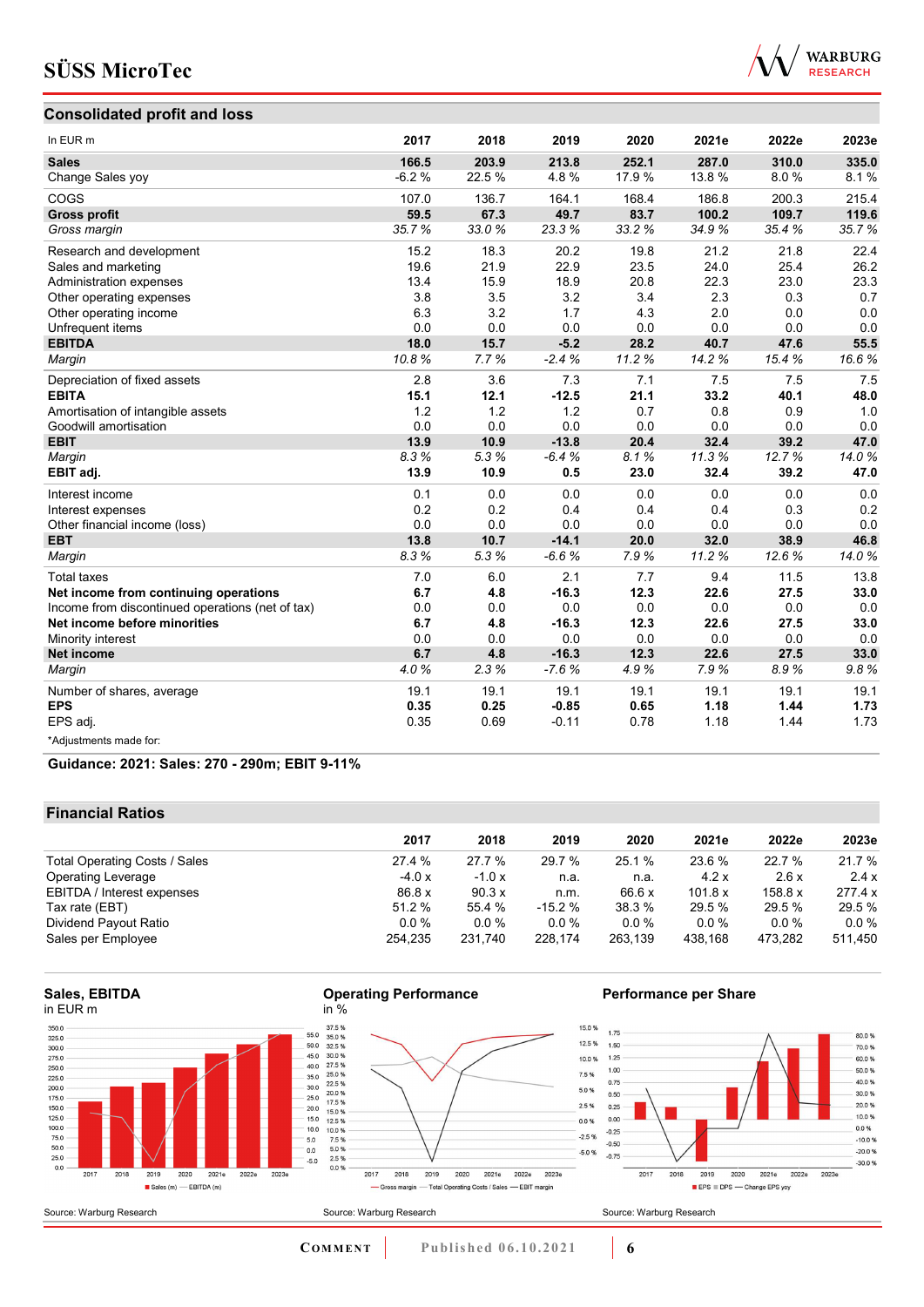# **Consolidated balance sheet**



| CONSONUALEU DAIANCE SHEEL                               |        |        |        |        |       |       |       |
|---------------------------------------------------------|--------|--------|--------|--------|-------|-------|-------|
| In EUR <sub>m</sub>                                     | 2017   | 2018   | 2019   | 2020   | 2021e | 2022e | 2023e |
| <b>Assets</b>                                           |        |        |        |        |       |       |       |
| Goodwill and other intangible assets                    | 18.2   | 17.7   | 19.9   | 23.4   | 24.6  | 24.8  | 24.9  |
| thereof other intangible assets                         | 2.5    | 1.9    | 4.2    | 5.0    | 6.2   | 6.4   | 6.5   |
| thereof Goodwill                                        | 15.6   | 15.7   | 15.7   | 18.3   | 18.3  | 18.3  | 18.3  |
| Property, plant and equipment                           | 23.3   | 26.2   | 33.9   | 40.4   | 44.9  | 47.9  | 50.9  |
| <b>Financial assets</b>                                 | 0.0    | 0.0    | 0.0    | 0.0    | 0.0   | 0.0   | 0.0   |
| Other long-term assets                                  | 0.0    | 0.0    | 0.0    | 0.0    | 0.0   | 0.0   | 0.0   |
| <b>Fixed assets</b>                                     | 41.5   | 43.9   | 53.8   | 63.7   | 69.4  | 72.6  | 75.7  |
| Inventories                                             | 97.9   | 93.5   | 75.0   | 73.0   | 84.4  | 91.2  | 98.5  |
| Accounts receivable                                     | 19.6   | 25.1   | 50.2   | 48.0   | 43.2  | 42.5  | 41.3  |
| Liquid assets                                           | 36.5   | 30.7   | 10.3   | 40.8   | 55.6  | 75.4  | 100.2 |
| Other short-term assets                                 | 6.4    | 6.4    | 10.6   | 5.9    | 4.6   | 4.6   | 4.6   |
| <b>Current assets</b>                                   | 160.5  | 155.7  | 146.1  | 167.7  | 187.7 | 213.6 | 244.6 |
| <b>Total Assets</b>                                     | 202.0  | 199.6  | 199.9  | 231.4  | 257.2 | 286.3 | 320.4 |
| Liabilities and shareholders' equity                    |        |        |        |        |       |       |       |
| Subscribed capital                                      | 19.1   | 19.1   | 19.1   | 19.1   | 19.1  | 19.1  | 19.1  |
| Capital reserve                                         | 110.3  | 122.9  | 106.6  | 119.0  | 119.0 | 119.0 | 119.0 |
| Retained earnings                                       | 0.0    | 0.0    | 0.0    | 0.0    | 0.0   | 0.0   | 0.0   |
| Other equity components                                 | $-2.4$ | $-1.5$ | $-0.3$ | $-1.6$ | 24.4  | 56.5  | 89.6  |
| Shareholders' equity                                    | 127.0  | 140.4  | 125.4  | 136.5  | 162.5 | 194.6 | 227.7 |
| Minority interest                                       | 0.0    | 0.0    | 0.0    | 0.0    | 0.0   | 0.0   | 0.0   |
| <b>Total equity</b>                                     | 127.0  | 140.4  | 125.4  | 136.5  | 162.5 | 194.6 | 227.7 |
| Provisions                                              | 7.4    | 10.3   | 10.2   | 10.9   | 10.9  | 10.9  | 10.9  |
| thereof provisions for pensions and similar obligations | 4.7    | 5.1    | 6.0    | 6.4    | 6.4   | 6.4   | 6.4   |
| Financial liabilities (total)                           | 3.5    | 2.5    | 28.3   | 20.5   | 19.0  | 15.0  | 15.0  |
| Short-term financial liabilities                        | 1.0    | 1.0    | 10.4   | 1.4    | 0.0   | 0.0   | 0.0   |
| Accounts payable                                        | 7.3    | 9.0    | 10.0   | 9.8    | 11.8  | 12.7  | 13.8  |
| Other liabilities                                       | 56.8   | 37.3   | 26.0   | 53.7   | 53.0  | 53.0  | 53.0  |
| <b>Liabilities</b>                                      | 75.0   | 59.1   | 74.5   | 94.9   | 94.7  | 91.6  | 92.7  |
| Total liabilities and shareholders' equity              | 202.0  | 199.6  | 199.9  | 231.4  | 257.2 | 286.3 | 320.4 |

### **Financial Ratios**

|                                         | 2017     | 2018     | 2019     | 2020     | 2021e    | 2022e    | 2023e    |
|-----------------------------------------|----------|----------|----------|----------|----------|----------|----------|
| <b>Efficiency of Capital Employment</b> |          |          |          |          |          |          |          |
| <b>Operating Assets Turnover</b>        | 1.8x     | 1.7x     | 1.5x     | 2.0 x    | 2.1x     | 2.2x     | 2.2x     |
| Capital Employed Turnover               | 1.7x     | 1.7x     | 1.4x     | 2.1x     | 2.2x     | 2.2x     | 2.2x     |
| <b>ROA</b>                              | 16.2 %   | 10.9 %   | $-30.3%$ | 19.4 %   | 32.5%    | 37.8%    | 43.5 %   |
| <b>Return on Capital</b>                |          |          |          |          |          |          |          |
| ROCE (NOPAT)                            | 6.9%     | 4.5 %    | n.a.     | 9.3%     | 17.9 %   | 20.3%    | 22.9 %   |
| <b>ROE</b>                              | 5.3 %    | 3.6%     | $-12.2%$ | 9.4%     | 15.1 %   | 15.4 %   | 15.6 %   |
| Adj. ROE                                | 5.3 %    | 9.9%     | $-1.6%$  | 11.4 %   | 15.1 %   | 15.4 %   | 15.6 %   |
| <b>Balance sheet quality</b>            |          |          |          |          |          |          |          |
| Net Debt                                | $-28.2$  | $-23.1$  | 24.0     | $-13.9$  | $-30.1$  | $-53.9$  | $-78.8$  |
| Net Financial Debt                      | $-33.0$  | $-28.2$  | 18.0     | $-20.3$  | $-36.5$  | $-60.3$  | $-85.2$  |
| Net Gearing                             | $-22.2%$ | $-16.4%$ | 19.2 %   | $-10.2%$ | $-18.5%$ | $-27.7%$ | $-34.6%$ |
| Net Fin. Debt / EBITDA                  | n.a.     | n.a.     | n.a.     | n.a.     | n.a.     | n.a.     | n.a.     |
| Book Value / Share                      | 6.6      | 7.3      | 6.6      | 7.1      | 8.5      | 10.2     | 11.9     |
| Book value per share ex intangibles     | 5.7      | 6.4      | 5.5      | 5.9      | 7.2      | 8.9      | 10.6     |



# **Book Value per Share**

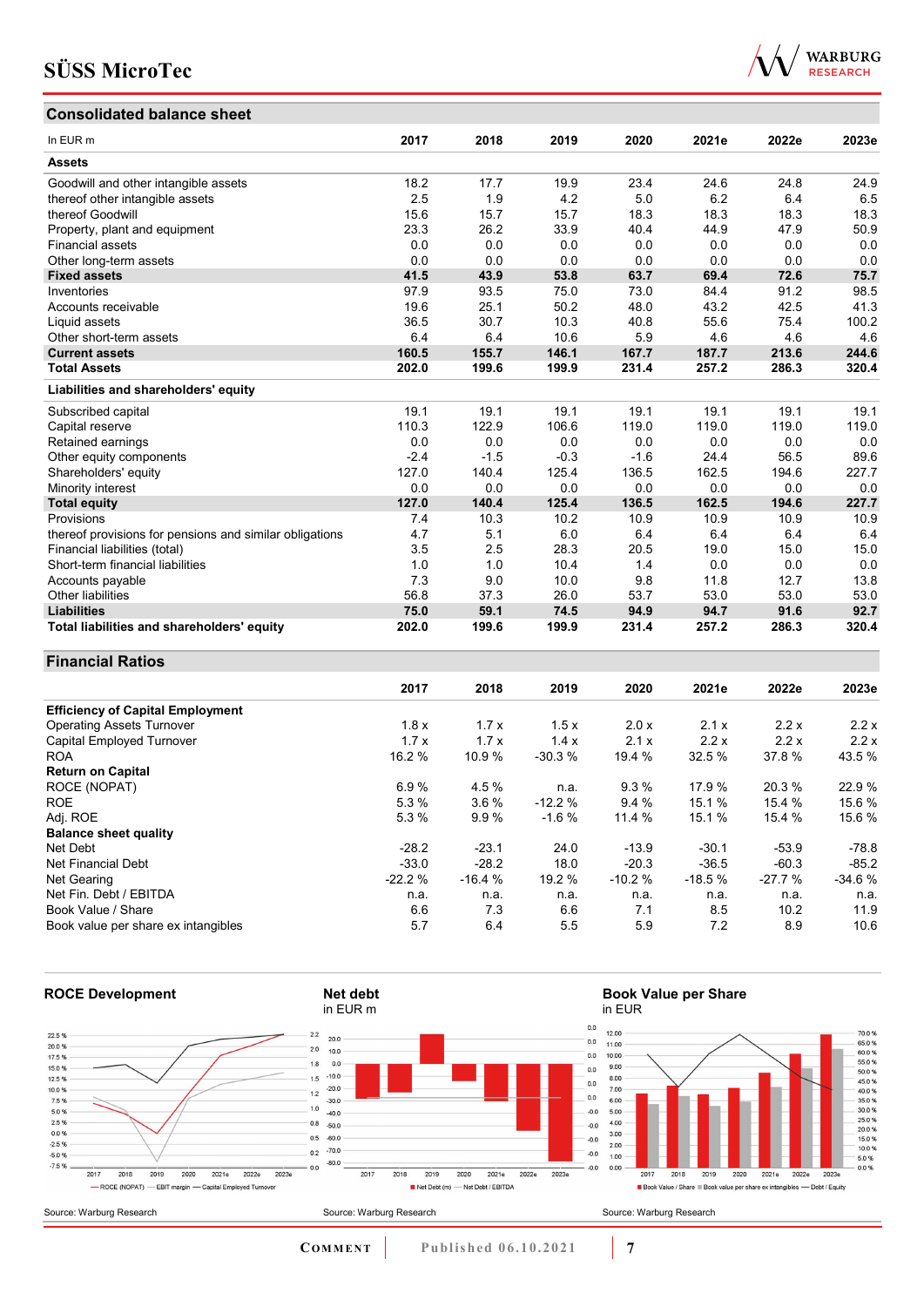## **Consolidated cash flow statement**



| In EUR m                                               | 2017    | 2018    | 2019    | 2020    | 2021e   | 2022e   | 2023e   |
|--------------------------------------------------------|---------|---------|---------|---------|---------|---------|---------|
| Net income                                             | 6.7     | 4.8     | $-16.3$ | 12.3    | 22.6    | 27.5    | 33.0    |
| Depreciation of fixed assets                           | 2.8     | 3.6     | 7.3     | 7.1     | 7.5     | 7.5     | 7.5     |
| Amortisation of goodwill                               | 0.0     | 0.0     | 0.0     | 0.0     | 0.0     | 0.0     | 0.0     |
| Amortisation of intangible assets                      | 1.2     | 1.2     | 1.2     | 0.7     | 0.8     | 0.9     | 1.0     |
| Increase/decrease in long-term provisions              | 0.3     | 0.2     | 0.1     | 0.4     | 0.0     | 0.0     | 0.0     |
| Other non-cash income and expenses                     | $-0.4$  | 2.9     | 5.2     | 9.1     | 4.7     | 4.8     | 0.0     |
| Cash Flow before NWC change                            | 10.7    | 12.7    | $-2.4$  | 29.5    | 35.5    | 40.6    | 41.5    |
| Increase / decrease in inventory                       | $-28.2$ | $-29.8$ | 4.6     | 9.8     | $-11.4$ | $-6.8$  | $-7.3$  |
| Increase / decrease in accounts receivable             | 2.9     | $-1.9$  | $-25.0$ | 2.1     | 4.8     | 0.7     | 1.2     |
| Increase / decrease in accounts payable                | 23.9    | 1.7     | $-8.0$  | 13.7    | 1.3     | 0.9     | 1.1     |
| Increase / decrease in other working capital positions | 0.0     | 19.3    | 0.0     | 0.0     | 0.0     | 0.0     | 0.0     |
| Increase / decrease in working capital (total)         | $-1.3$  | $-10.8$ | $-28.4$ | 25.6    | $-5.4$  | $-5.2$  | $-5.0$  |
| Net cash provided by operating activities [1]          | 9.4     | 1.9     | $-30.8$ | 55.1    | 30.2    | 35.4    | 36.5    |
| Investments in intangible assets                       | 0.5     | 0.6     | 3.4     | 1.1     | 2.0     | 1.1     | 1.1     |
| Investments in property, plant and equipment           | 6.0     | 6.3     | 5.7     | 8.0     | 12.0    | 10.5    | 10.5    |
| Payments for acquisitions                              | 0.0     | 0.0     | 0.0     | $-3.3$  | 0.0     | 0.0     | 0.0     |
| <b>Financial investments</b>                           | 0.0     | 0.0     | 0.0     | 0.0     | 0.0     | 0.0     | 0.0     |
| Income from asset disposals                            | 0.0     | 0.0     | 0.0     | 0.1     | 0.0     | 0.0     | 0.0     |
| Net cash provided by investing activities [2]          | $-6.5$  | $-6.9$  | $-6.1$  | $-11.2$ | $-14.0$ | $-11.6$ | $-11.6$ |
| Change in financial liabilities                        | $-1.0$  | $-1.0$  | 16.4    | $-13.3$ | $-1.4$  | $-4.0$  | 0.0     |
| Dividends paid                                         | 0.0     | 0.0     | 0.0     | 0.0     | 0.0     | 0.0     | 0.0     |
| Purchase of own shares                                 | 0.0     | 0.0     | 0.0     | 0.0     | 0.0     | 0.0     | 0.0     |
| Capital measures                                       | 0.0     | 0.0     | 0.0     | 0.0     | 0.0     | 0.0     | 0.0     |
| Other                                                  | 0.0     | 0.0     | 0.0     | 0.0     | 0.0     | 0.0     | 0.0     |
| Net cash provided by financing activities [3]          | $-1.0$  | $-1.0$  | 16.4    | $-13.3$ | $-1.4$  | $-4.0$  | 0.0     |
| Change in liquid funds [1]+[2]+[3]                     | 1.9     | $-6.0$  | $-20.5$ | 30.7    | 14.7    | 19.8    | 24.9    |
| Effects of exchange-rate changes on cash               | $-1.0$  | 0.2     | 0.1     | $-0.2$  | 0.0     | 0.0     | 0.0     |
| Cash and cash equivalent at end of period              | 36.5    | 30.7    | 10.3    | 40.8    | 55.6    | 75.4    | 100.2   |

## **Financial Ratios**

| .                                    |         |           |          |         |         |          |         |
|--------------------------------------|---------|-----------|----------|---------|---------|----------|---------|
|                                      | 2017    | 2018      | 2019     | 2020    | 2021e   | 2022e    | 2023e   |
| <b>Cash Flow</b>                     |         |           |          |         |         |          |         |
| <b>FCF</b>                           | 2.9     | $-5.0$    | $-36.9$  | 47.2    | 16.2    | 23.8     | 24.9    |
| Free Cash Flow / Sales               | 1.7%    | $-2.5%$   | $-17.3%$ | 18.7 %  | 5.6 %   | $7.7\%$  | 7.4 %   |
| Free Cash Flow Potential             | 6.5     | 7.3       | 4.2      | 20.4    | 28.6    | 33.5     | 39.0    |
| Free Cash Flow / Net Profit          | 43.1 %  | $-105.1%$ | 226.9%   | 382.4 % | 71.7 %  | 86.7%    | 75.4 %  |
| Interest Received / Avg. Cash        | 0.2%    | 0.1%      | 0.0%     | 0.0 %   | 0.0%    | $0.0 \%$ | 0.0%    |
| Interest Paid / Avg. Debt            | 5.2%    | 5.8%      | 2.5%     | 1.7%    | 2.0%    | 1.8%     | 1.3%    |
| <b>Management of Funds</b>           |         |           |          |         |         |          |         |
| Investment ratio                     | 3.9%    | 3.4%      | 4.2%     | 3.6%    | 4.9%    | 3.7%     | 3.5%    |
| Maint. Capex / Sales                 | 1.4%    | 1.2%      | 1.3%     | $1.1\%$ | 0.9%    | 0.9%     | 0.8%    |
| Capex / Dep                          | 159.2 % | 143.2 %   | 105.6 %  | 117.1 % | 168.7 % | 138.1 %  | 136.5 % |
| Avg. Working Capital / Sales         | 42.6 %  | 39.5 %    | 46.1%    | 37.9 %  | 30.7 %  | 30.1 %   | 29.4 %  |
| Trade Debtors / Trade Creditors      | 269.4 % | 278.4 %   | 501.1 %  | 487.7 % | 366.1 % | 334.6 %  | 299.3 % |
| <b>Inventory Turnover</b>            | 1.1x    | 1.5x      | 2.2x     | 2.3x    | 2.2x    | 2.2x     | 2.2x    |
| Receivables collection period (days) | 43      | 45        | 86       | 69      | 55      | 50       | 45      |
| Payables payment period (days)       | 25      | 24        | 22       | 21      | 23      | 23       | 23      |
| Cash conversion cycle (Days)         | 215     | 222       | 210      | 151     | 148     | 148      | 146     |

#### **CAPEX and Cash Flow** in EUR m

Source: Warburg Research





 $\frac{1}{2019}$ 

FCF (m) - Free Cash Flow / Sales

## **Working Capital**



**COMMENT** Published 06.10.2021 **8** 

2020 2021e 2022e 2023e

2018

 $\frac{1}{2017}$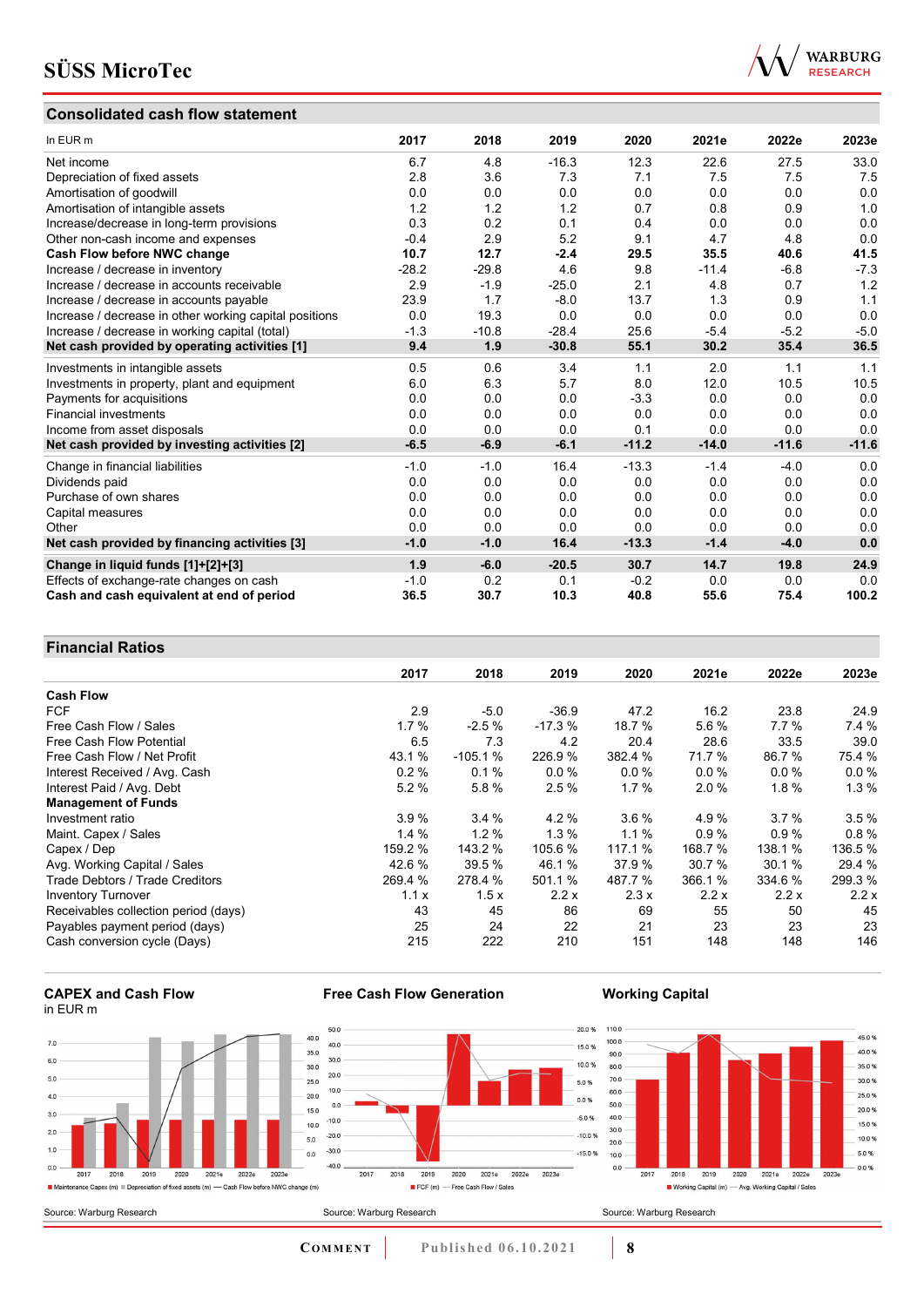

## **LEGAL DISCLAIMER**

This research report ("investment recommendation") was prepared by the Warburg Research GmbH, a fully owned subsidiary of the M.M.Warburg & CO (AG & Co.) KGaA and is passed on by the M.M.Warburg & CO (AG & Co.) KGaA. It is intended solely for the recipient and may not be passed on to another company without their prior consent, regardless of whether the company is part of the same corporation or not. It contains selected information and does not purport to be complete. The investment recommendation is based on publicly available information and data ("information") believed to be accurate and complete. Warburg Research GmbH neither examines the information for accuracy and completeness, nor guarantees its accuracy and completeness. Possible errors or incompleteness of the information do not constitute grounds for liability of M.M.Warburg & CO (AG & Co.) KGaA or Warburg Research GmbH for damages of any kind whatsoever, and M.M.Warburg & CO (AG & Co.) KGaA and Warburg Research GmbH are not liable for indirect and/or direct and/or consequential damages. In particular, neither M.M.Warburg & CO (AG & Co.) KGaA nor Warburg Research GmbH are liable for the statements, plans or other details contained in these investment recommendations concerning the examined companies, their affiliated companies, strategies, economic situations, market and competitive situations, regulatory environment, etc. Although due care has been taken in compiling this investment recommendation, it cannot be excluded that it is incomplete or contains errors. M.M.Warburg & CO (AG & Co.) KGaA and Warburg Research GmbH, their shareholders and employees are not liable for the accuracy and completeness of the statements, estimations and the conclusions derived from the information contained in this investment recommendation. Provided a investment recommendation is being transmitted in connection with an existing contractual relationship, i.e. financial advisory or similar services, the liability of M.M.Warburg & CO (AG & Co.) KGaA and Warburg Research GmbH shall be restricted to gross negligence and wilful misconduct. In case of failure in essential tasks, M.M.Warburg & CO (AG & Co.) KGaA and Warburg Research GmbH are liable for normal negligence. In any case, the liability of M.M.Warburg & CO (AG & Co.) KGaA and Warburg Research GmbH is limited to typical, expectable damages. This investment recommendation does not constitute an offer or a solicitation of an offer for the purchase or sale of any security. Partners, directors or employees of M.M.Warburg & CO (AG & Co.) KGaA, Warburg Research GmbH or affiliated companies may serve in a position of responsibility, i.e. on the board of directors of companies mentioned in the report. Opinions expressed in this investment recommendation are subject to change without notice. All rights reserved.

### **COPYRIGHT NOTICE**

This work including all its parts is protected by copyright. Any use beyond the limits provided by copyright law without permission is prohibited and punishable. This applies, in particular, to reproductions, translations, microfilming, and storage and processing on electronic media of the entire content or parts thereof.

### **DISCLOSURE ACCORDING TO §85 OF THE GERMAN SECURITIES TRADING ACT (WPHG), MAR AND MIFID II INCL. COMMISSION DELEGATED REGULATION (EU) 2016/958 AND (EU) 2017/565**

The valuation underlying the investment recommendation for the company analysed here is based on generally accepted and widely used methods of fundamental analysis, such as e.g. DCF Model, Free Cash Flow Value Potential, NAV, Peer Group Comparison or Sum of the Parts Model (see also [http://www.mmwarburg.de/disclaimer/disclaimer.htm#Valuation\)](http://www.mmwarburg.de/disclaimer/disclaimer.htm#Valuation). The result of this fundamental valuation is modified to take into consideration the analyst's assessment as regards the expected development of investor sentiment and its impact on the share price.

Independent of the applied valuation methods, there is the risk that the price target will not be met, for instance because of unforeseen changes in demand for the company's products, changes in management, technology, economic development, interest rate development, operating and/or material costs, competitive pressure, supervisory law, exchange rate, tax rate etc. For investments in foreign markets and instruments there are further risks, generally based on exchange rate changes or changes in political and social conditions.

This commentary reflects the opinion of the relevant author at the point in time of its compilation. A change in the fundamental factors underlying the valuation can mean that the valuation is subsequently no longer accurate. Whether, or in what time frame, an update of this commentary follows is not determined in advance.

Additional internal and organisational arrangements to prevent or to deal with conflicts of interest have been implemented. Among these are the spatial separation of Warburg Research GmbH from M.M.Warburg & CO (AG & Co.) KGaA and the creation of areas of confidentiality. This prevents the exchange of information, which could form the basis of conflicts of interest for Warburg Research GmbH in terms of the analysed issuers or their financial instruments.

The analysts of Warburg Research GmbH do not receive a gratuity – directly or indirectly – from the investment banking activities of M.M.Warburg & CO (AG & Co.) KGaA or of any company within the Warburg-Group.

All prices of financial instruments given in this investment recommendation are the closing prices on the last stock-market trading day before the publication date stated, unless another point in time is explicitly stated.

M.M.Warburg & CO (AG & Co.) KGaA and Warburg Research GmbH are subject to the supervision of the Federal Financial Supervisory Authority, BaFin. M.M.Warburg & CO (AG & Co.) KGaA is additionally subject to the supervision of the European Central Bank (ECB).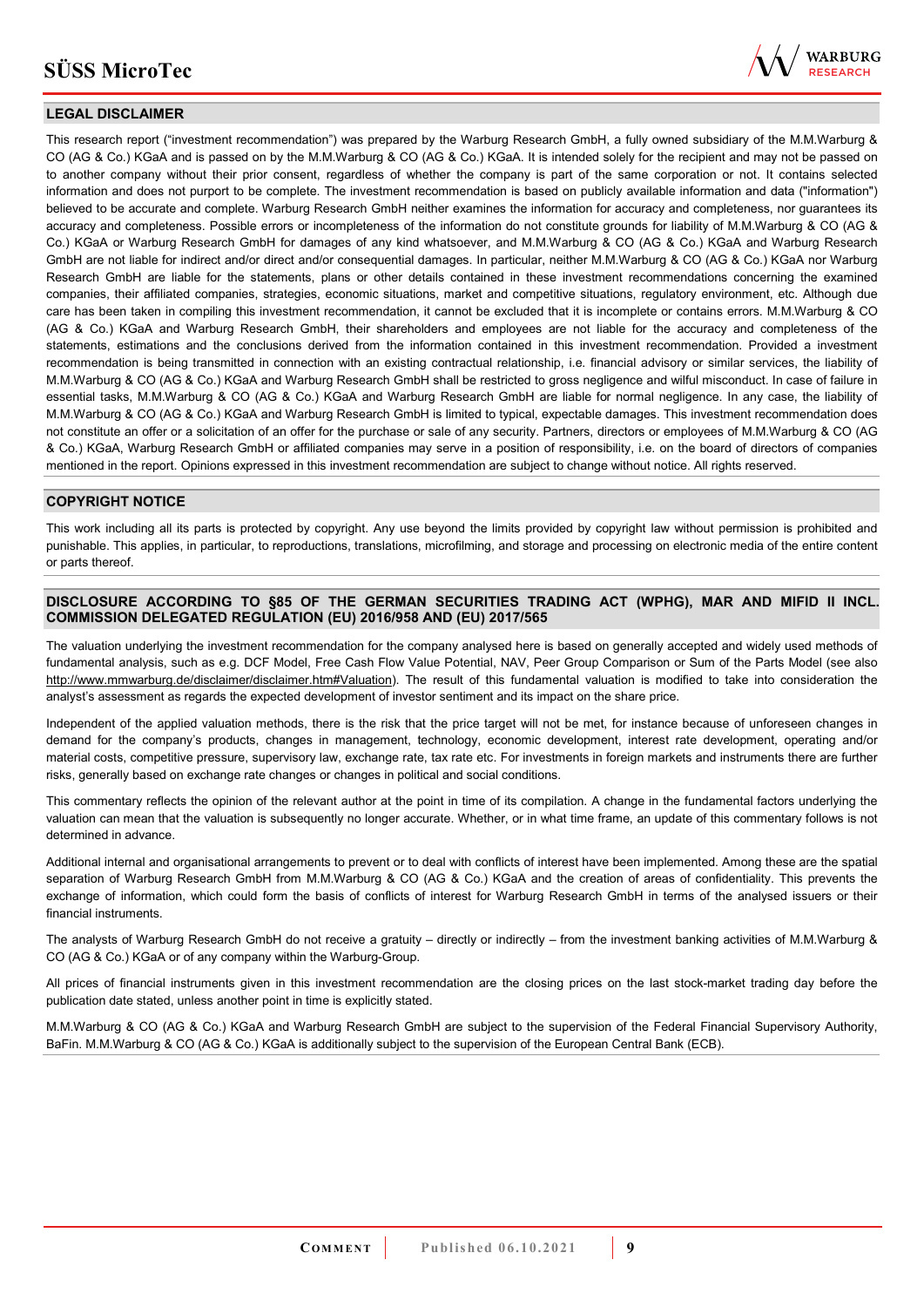

### **SOURCES**

All **data and consensus estimates** have been obtained from FactSet except where stated otherwise.

The **Warburg ESG Risk Score** is based on information © 2020 MSCI ESG Research LLC. Reproduced by permission. Although Warburg Research's information providers, including without limitation, MSCI ESG Research LLC and its affiliates (the "ESG Parties"), obtain information (the "Information") from sources they consider reliable, none of the ESG Parties warrants or guarantees the originality, accuracy and/or completeness, of any data herein and expressly disclaim all express or implied warranties, including those of merchantability and fitness for a particular purpose. The Information may only be used for your internal use, may not be reproduced or redisseminated in any form and may not be used as a basis for, or a component, of any financial instruments or products indices. Further, none of the Information can in and of itself be used to determine which securities to buy or sell or when to buy or sell them. None of the ESG Parties shall have any liability for any errors or omissions in connection with any data herein, or any liability for any direct, indirect, special, punitive, consequential or any other damage (including lost profits) even if notified of the possibility.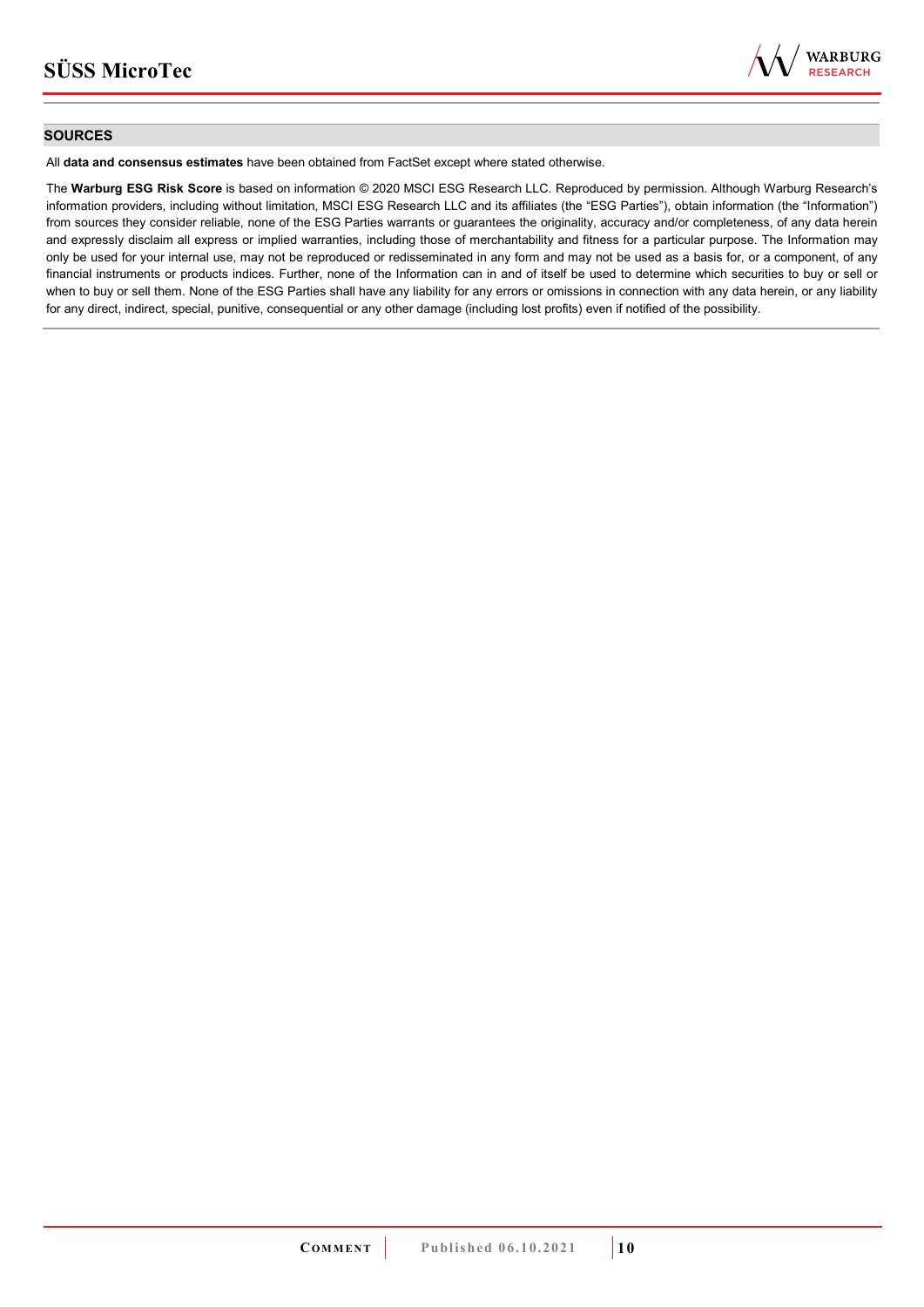

#### **Additional information for clients in the United States**

1. This research report (the "Report") is a product of Warburg Research GmbH, Germany, a fully owned subsidiary of M.M.Warburg & CO (AG & Co.)

KGaA, Germany (in the following collectively "Warburg"). Warburg is the employer of the research analyst(s), who have prepared the Report. The research analyst(s) reside outside the United States and are not associated persons of any U.S. regulated broker-dealer and therefore are not subject to the supervision of any U.S. regulated broker-dealer.

2. The Report is provided in the United States for distribution solely to "major U.S. institutional investors" under Rule 15a-6 of the U.S. Securities Exchange Act of 1934 by CIC.

3. CIC (Crédit Industriel et Commercial) and M.M. Warburg & CO have concluded a Research Distribution Agreement that gives CIC Market Solutions exclusive distribution in France, the US and Canada of the Warburg Research GmbH research product.

4. The research reports are distributed in the United States of America by CIC ("CIC") pursuant to a SEC Rule 15a-6 agreement with CIC Market Solutions Inc ("CICI"), a U.S. registered broker-dealer and a related company of CIC, and are distributed solely to persons who qualify as "Major U.S. Institutional Investors" as defined in SEC Rule 15a-6 under the Securities Exchange Act of 1934.

5. Any person who is not a Major U.S. Institutional Investor must not rely on this communication. The delivery of this research report to any person in the United States of America is not a recommendation to effect any transactions in the securities discussed herein, or an endorsement of any opinion expressed herein.

#### **Reference in accordance with section 85 of the German Securities Trading Act (WpHG) and Art. 20 MAR regarding possible conflicts of interest with companies analysed:**

- **-1-** Warburg Research, or an affiliated company, or an employee of one of these companies responsible for the compilation of the research, hold a **share of more than 5%** of the equity capital of the analysed company.
- **-2-**  Warburg Research, or an affiliated company, within the last twelve months participated in the **management of a consortium** for an issue in the course of a public offering of such financial instruments, which are, or the issuer of which is, the subject of the investment recommendation.
- **-3-** Companies affiliated with Warburg Research **manage financial instruments**, which are, or the issuers of which are, subject of the investment recommendation, in a market based on the provision of buy or sell contracts.

MMWB, Warburg Research, or an affiliated company, reached an agreement with the issuer to provide **investment banking and/or investment services** and the relevant agreement was in force in the last 12 months or there arose for this period, based on the relevant

- **-4**  agreement, the obligation to provide or to receive a service or compensation - provided that this disclosure does not result in the disclosure of confidential business information.
- **-5-** The company compiling the analysis or an affiliated company had reached an **agreement on the compilation of the investment recommendation** with the analysed company.
- **-6a-** Warburg Research, or an affiliated company, holds a **net long position of more than 0.5%** of the total issued share capital of the analysed company.
- **-6b-** Warburg Research, or an affiliated company, holds a **net short position of more than 0.5%** of the total issued share capital of the analysed company.
- **-6c-** The issuer holds shares of more than 5% of the total issued capital of Warburg Research or an affiliated company.
- **-7-** The company preparing the analysis as well as its affiliated companies and employees have **other important interests** in relation to the analysed company, such as, for example, the exercising of mandates at analysed companies.

| Company              | <b>Disclosure</b> | Link to the historical price targets and rating changes (last 12 months) |
|----------------------|-------------------|--------------------------------------------------------------------------|
| <b>SÜSS MicroTec</b> | h                 | http://www.mmwarburg.com/disclaimer/disclaimer en/DE000A1K0235.htm       |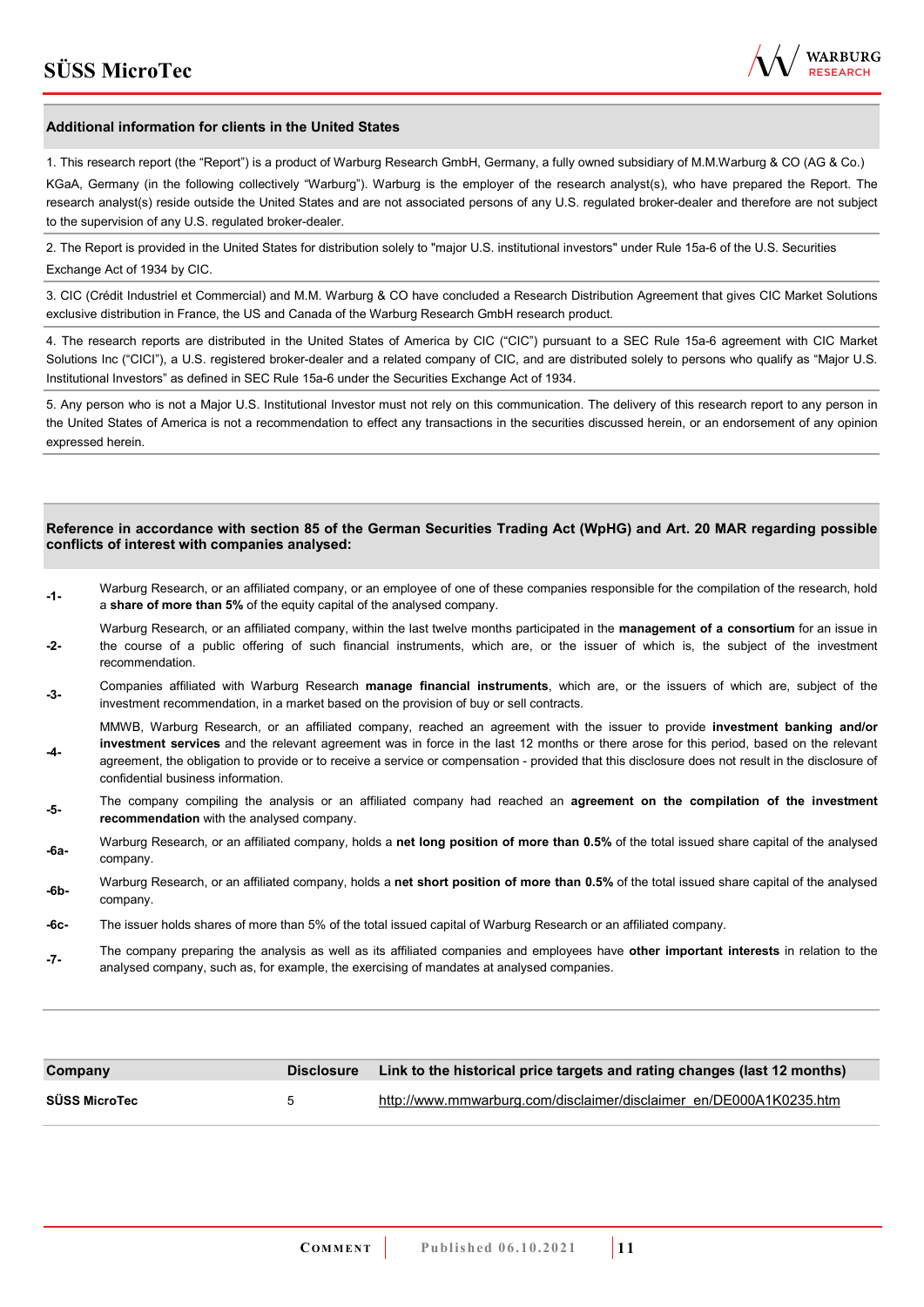

### **INVESTMENT RECOMMENDATION**

Investment recommendation: expected direction of the share price development of the financial instrument up to the given price target in the opinion of the analyst who covers this financial instrument.

| -B-           | Buy:                     | The price of the analysed financial instrument is expected to rise over the next 12 months.                  |
|---------------|--------------------------|--------------------------------------------------------------------------------------------------------------|
| -H-           | Hold:                    | The price of the analysed financial instrument is expected to remain mostly flat over the next 12<br>months. |
| -S-           | Sell:                    | The price of the analysed financial instrument is expected to fall over the next 12 months.                  |
| $\frac{1}{2}$ | <b>Rating suspended:</b> | The available information currently does not permit an evaluation of the company.                            |

#### **WARBURG RESEARCH GMBH – ANALYSED RESEARCH UNIVERSE BY RATING**

| Rating           | <b>Number of stocks</b> | % of Universe |
|------------------|-------------------------|---------------|
| Buy              | 145                     | 67            |
| Hold             | 60                      | 28            |
| Sell             | 7                       | 3             |
| Rating suspended | 3                       | 1             |
| <b>Total</b>     | 215                     | 100           |

### **WARBURG RESEARCH GMBH – ANALYSED RESEARCH UNIVERSE BY RATING …**

**… taking into account only those companies which were provided with major investment services in the last twelve months.** 

| Rating           | <b>Number of stocks</b> | % of Universe |
|------------------|-------------------------|---------------|
| Buy              | 46                      | 78            |
| Hold             | 11                      | 19            |
| Sell             | 0                       | $\mathbf 0$   |
| Rating suspended | 2                       | 3             |
| Total            | 59                      | 100           |

#### **PRICE AND RATING HISTORY SÜSS MICROTEC AS OF 06.10.2021**



Markings in the chart show rating changes by Warburg Research GmbH in the last 12 months. Every marking details the date and closing price on the day of the rating change.